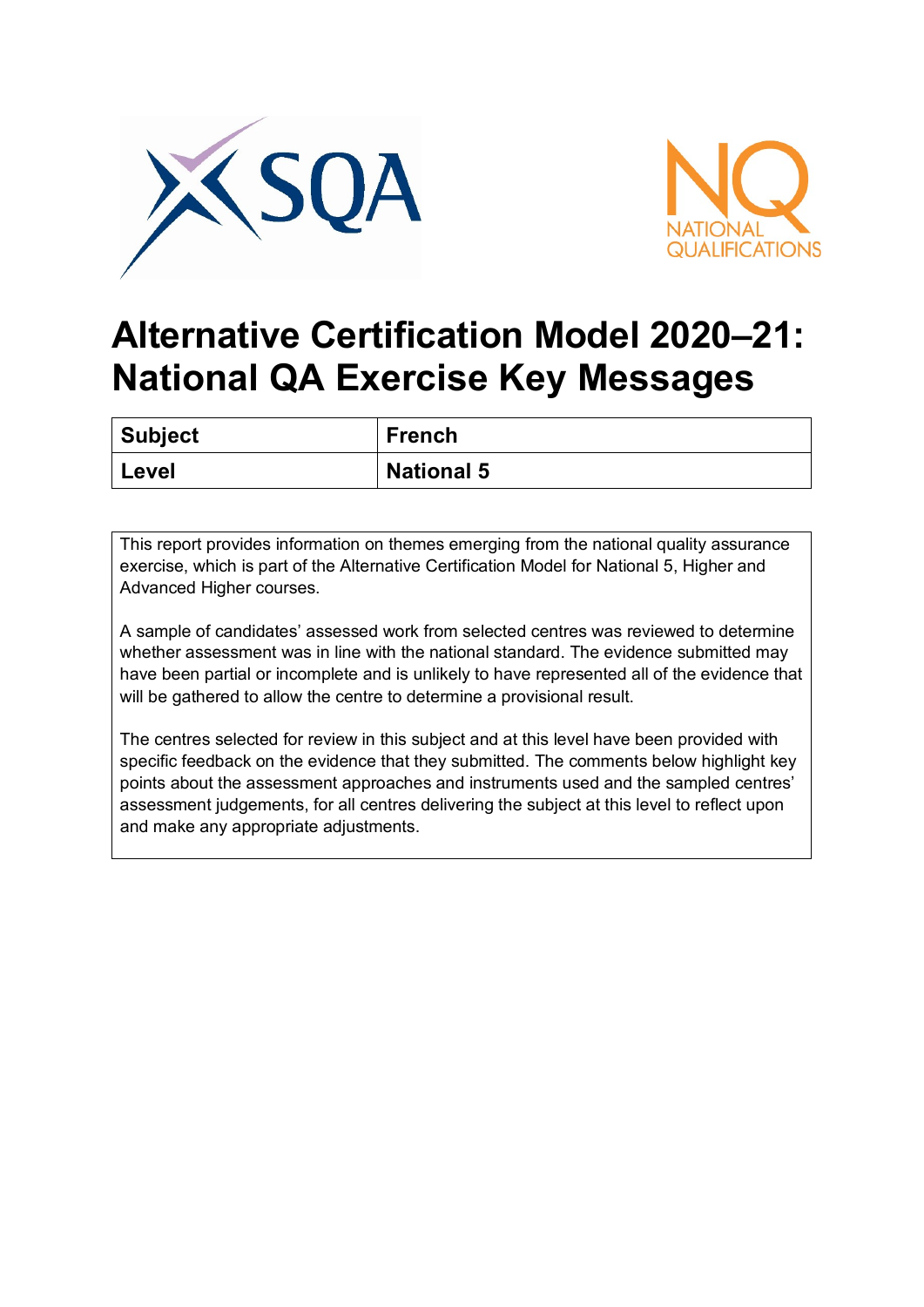## **Section 1: Comments on approach to assessment**

Centres submitted a wide variety of assessment evidence from across the course, including reading, listening, writing and performance-talking, along with a range of learner attainment in these components.

Several centres made effective use of the SQA question paper 2020–21. Some centres used a commercially produced question paper, which contained appropriate course coverage and was in line with national standards. A few centres devised their own assessments using a range of SQA past papers or commercially produced papers, which had appropriate course coverage and level of demand.

Centres included marking instructions and, in general, these were applied effectively.

There were a few instances where the length of the performance-talking went beyond the recommended duration. This is not always to the benefit of candidates. Centres should refer to the SQA National 5 course specification document on guidelines for conducting the performance-talking. Centres may also wish to refer to the Understanding Standards materials for performance-talking available at: <https://secure.sqa.org.uk/>

All centres provided detailed evidence of internal quality assurance procedures, including notes clearly demonstrating how assessment judgements were made. A number of the centres reviewed are to be commended for their approach to assessment and internal quality assurance.